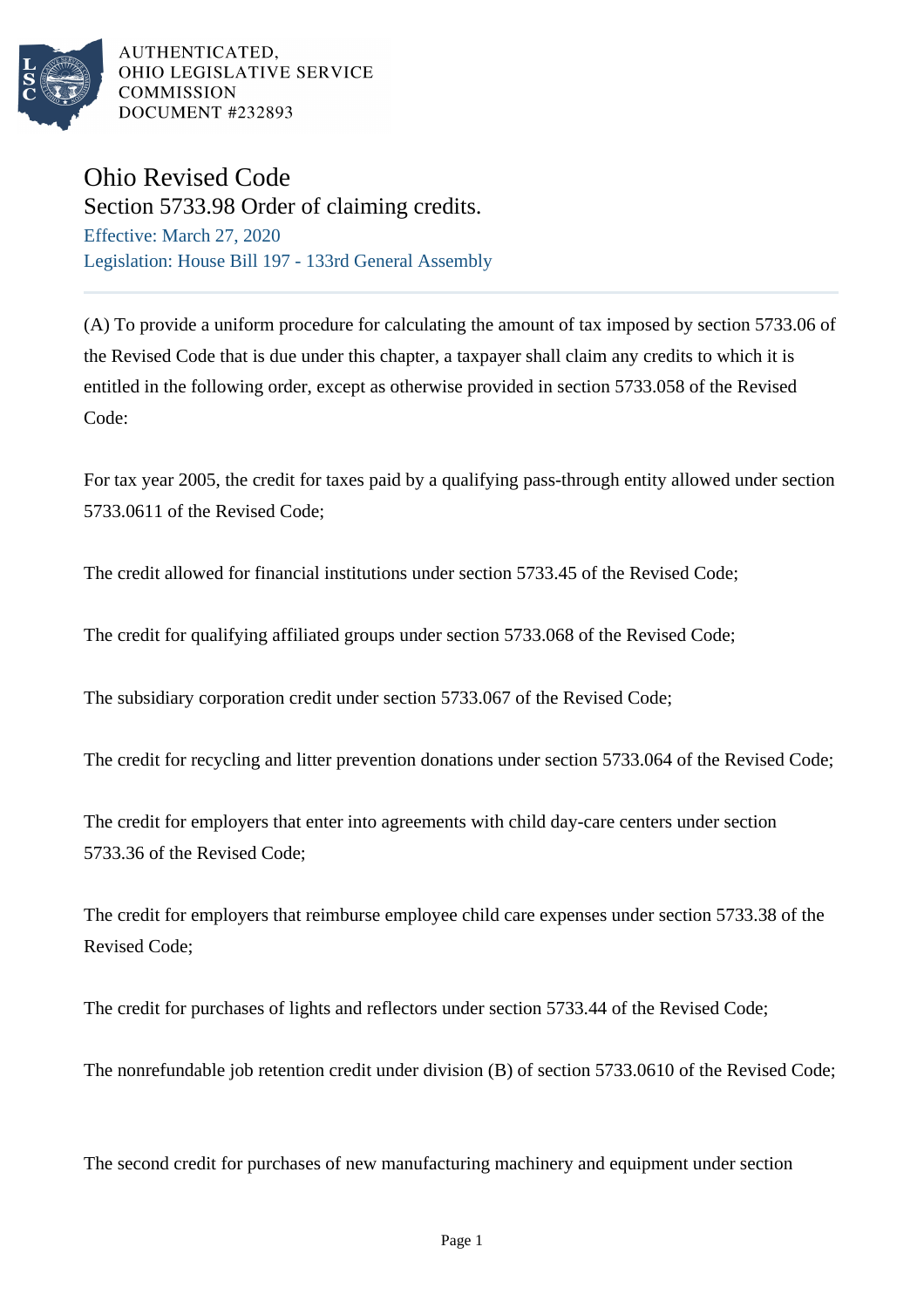

AUTHENTICATED, OHIO LEGISLATIVE SERVICE **COMMISSION** DOCUMENT #232893

5733.33 of the Revised Code;

The job training credit under section 5733.42 of the Revised Code;

The credit for qualified research expenses under section 5733.351 of the Revised Code;

The enterprise zone credit under section 5709.66 of the Revised Code;

The credit for the eligible costs associated with a voluntary action under section 5733.34 of the Revised Code;

The credit for employers that establish on-site child day-care centers under section 5733.37 of the Revised Code;

The credit for purchases of qualifying grape production property under section 5733.32 of the Revised Code;

The export sales credit under section 5733.069 of the Revised Code;

The enterprise zone credits under section 5709.65 of the Revised Code;

The credit for using Ohio coal under section 5733.39 of the Revised Code;

The credit for purchases of qualified low-income community investments under section 5733.58 of the Revised Code;

The credit for small telephone companies under section 5733.57 of the Revised Code;

The credit for eligible nonrecurring 9-1-1 charges under section 5733.55 of the Revised Code;

For tax year 2005, the credit for providing programs to aid the communicatively impaired under division (A) of section 5733.56 of the Revised Code;